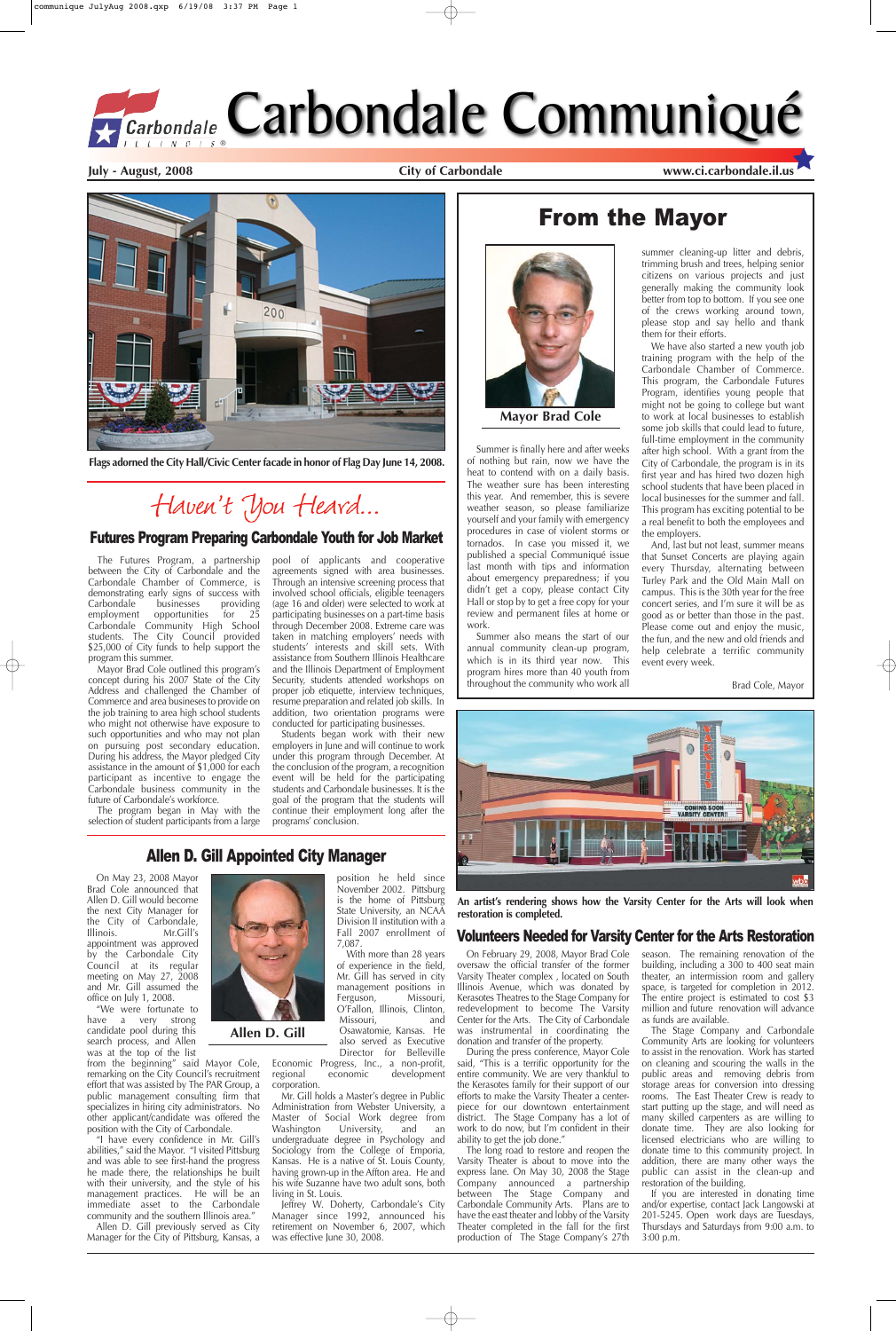**2** Carbondale Communiqué



**Retired employees of the City of Carbondale were recognized at the City of Carbondale Luncheon held on June 13, 2008.**

The Carbondale Summer Clean Up Program is underway and will continue through July 21, 2008. This is a community wide program to clean up neighborhoods, provide summer jobs for youth and promote positive work ethic development for<br>youth in the Carbondale youth in the Carbondale community. Approximately 40 temporary workers, ages 16 years and above, were hired for an eight week period for the Summer Clean Up Program.

Owner occupied residential properties are eligible for clean up services, with priority given to residents 60 years of age or older and to residents who are physically unable to perform the work. Drainage ways and public properties will be cleaned during training periods and during times when there may not be sufficient

private property requests.

Anyone wishing to have property cleaned may file a request to the City of Carbondale. Forms may be obtained from the City website at ci.carbondale.il.us, at the reception desk in City Hall located at 200 South Illinois Avenue, or by contacting City Hall at 549-5302.

All forms must be returned to the City of Carbondale by July14, 2008. Requests will be honored as time permits. Mail or deliver completed forms to the City of Carbondale, Post Office Box 2047, 200 S. Illinois Avenue, Carbondale, Illinois 62902. Request forms will be reviewed and prioritized upon receipt.

For more information about the Carbondale Summer Clean Up Program contact the Maintenance and Environmental Services Division at 457-3275.

### Summer Clean Up Program Underway

### Get Ready for the "Big Switch" to Digital TV

**By James Wall, Senior Lecturer, Department of Radio-Television, SIU-Carbondale Vice-Chair, Carbondale Information and Telecommunications Commission**

Today, the broadcast television industry is undergoing a dramatic change from a fifty-year old analog transmission system to a digital delivery system that is substantially reinventing television, for both the consumer and the industry itself. Over-the-air digital television (DTV) allows local television stations the capability to offer new program and content services, such as multiple channels of programming, mobile television, and data delivery. High Definition Television (HDTV) is the highest quality type of DTV, and offers remarkably clear wide screen pictures and multi-channel sound that together provide you with a movie theater-like viewing experience at home. All television programs will be digital, but not all of the digital television programs will be in high definition.

All full-power network television stations in our area have been transmitting DTV signals along with their existing analog programming for some time to help ease the transition from analog to digital for consumers. This transition period will end very soon. The current analog transmitters are about to be turned off forever. The "Big Switch" will occur on February 17, 2009. On this date, television sets that are only connected to an antenna will not be capable of receiving the DTV broadcasts without additional equipment. But there is some good news in all of this for those of us who have not purchased digital television sets yet, or who have perfectly functional older sets in other rooms of the house.

If you subscribe to a cable system such as Mediacom, or a satellite provider such as DirecTV or Dish Network, the conversion is already being made for you. There is nothing you need to do in order to continue to enjoy local broadcast stations on your

older television sets.

If you do not subscribe to a cable or satellite service and rely on either rabbit ears or an outside antenna to watch television on any TV set in your home, then you are eligible for up to two coupons worth \$40 off the purchase of a set-top converter box which receives the broadcast DTV signals and then converts them for use on older analog television sets. These converter boxes are currently available at most major electronics retailers for less than \$60, and the coupons must be used within ninety days of when they are mailed to you. You can apply for the government issued coupons at www.dtv2009.org, or by calling 1- 888-388-2009. If you do not have this converter box attached to the older television set and your antenna, you will not receive any over-the-air television channels after February 17, 2009.

Understand that none of the older analog television sets will be capable of displaying any programs in true high definition. So if you want HDTV, you will need to buy a new digital television set. Also, in order to enjoy true high definition programming over cable or satellite, even on a new digital television set, you may need to subscribe to an HDTV package from your provider.

- Rooms for 2 to 600
- Modern catering kitchen
- Portable bars
- Upright Baldwin piano
- Portable and fixed Stage





In summary, your choices for making "The Big Switch" to digital television are:

1) Subscribe to cable or satellite,

2) Install a DTV converter box and antenna on your older analog set or,

3) Purchase a new digital television set.

This fall, I will be coordinating a group of SIU Department of Radio-Television student volunteers who will help anyone in need of assistance. Watch for the upcoming announcements or you may contact me at 453-6287 or jwall@siu.edu. Additional information can also be obtained on the National Cable Telecommunications Association Web site at www.getreadyfordigitaltv.com.

# **Carbondale Civic Center**

618-457-3209 **Carbondale** Ichamness@ci.carbondale.il.us

### 25th Annual National Night Out Celebration August 5, 2008

The City of Carbondale Police Department invites you to join them Tuesday, August 5, 2008 from 6:00 p.m. - 9:00 p.m. at Turley Park for the Annual National Night Out Celebration. The National Night Out event focuses on public education and safety awareness. National Night Out is designed to: increase awareness of crime and drug prevention; strengthen the neighborhood spirit and police-community relations; generate support and participation in local anti-crime efforts; and send a message to criminals, letting them know neighborhoods are organized and fighting back.

National Night Out provides something for the whole family to enjoy. The Carbondale Police and Fire Departments and Jackson County Ambulance Service will have emergency vehicles on display at the park. McGruff the Crime Dog, Sparky the Fire Dog, and other guests are invited to make special appearances. Local businesses will be on hand with information relating to home security, personal safety, and other crime prevention-related areas. All who attend may register to win door prizes, gift certificates from local businesses, and other special prizes. Children may participate in a crime prevention poster contest, and various games and face painting. Winners of the poster contest will be chosen from four different age groups, and will receive a savings bond, donated from local banks. There will be musical entertainment including the John A. Logan Community Band.

The Carbondale Police Department and Carbondale Crime Stoppers appreciates the many local businesses and individuals who are donating food, door prizes, equipment, entertainment, and personal time to make this event possible. Crime Stopper merchandise will be on sale to help raise money for the organization and sales of hotdogs and soft drinks during the event will benefit the Carbondale Crimestoppers organization.

Many volunteers are necessary to make National Night Out a success. Any individual or group wishing to help volunteer is encouraged to contact the Community Resource Officer at 457-3200, ext. 428. Help is needed on the day of the event from 9:00 a.m. - 10:00 p.m.

### Firms Begin Design of Public Safety Center and Fire Station

At the June 10, 2008 regular meeting, the City Council approved agreements with Arcturis of St. Louis, Missouri to design the new Public Safety Center and FGM Architects of O'Fallon, Illinois to design the new Fire Station. A time line has been established for the \$6.2 million Public Safety Center and the \$1.375 million Fire Station.

The new Public Safety Center and the Police Station and new Fire Station require the City to engage professional architectural/engineering consultants to prepare design plans and construction documents for construction of the new facilities. At its February 12, 2008 regular meeting, the City Council approved Arcturis of St. Louis Missouri and FGM Architects of O'Fallon.. City staff utilized the formal Consultant Selection Process to develop recommendations for the City Council in determining the design consultants for the projects.

A formal Request for Proposals was released by the City on November 1, 2007 for architectural and engineering services related to the design of the new Public Safety Center and new Fire Station. The RFP was widely distributed through a local newspaper and through professional publications. A total of 19 proposals were received by December 3, 2007. The RFP allowed the consultants to respond to one or both of the projects with the understanding that one consultant could be selected for both projects or two separate consultants could be selected for the projects. The response for the project designs was excellent and the RFP attracted consultants from throughout the Midwest.

The Consultant Selection Committee reviewed all the proposals in depth and selected five firms as finalists to be interviewed by the committee. Important criteria used in the selection process included experience of the firm in designing police and/or fire stations, the proposed project manager and other personnel that would be assigned to the project, and the firms understanding of the projects.

The agreements with Arcturis and FGM Architects contain the detailed scope of work, time line and fees for the projects. It is anticipated that the design phase for the new Fire Station is expected to be ten to eleven months and the design phase for the new Public Safety Center is estimated at seven months.

## Special Thanks to

## Carbondale Wal-Mart

for their support of our local Sister Cities program

### City of Carbondale Retired Employees

Bicycle enthusiasts in Carbondale and surrounding areas have a resource to take advantage of when planning their recreational bicycling or for utilizing as a means of safe transportation by bicycle through the City. The Carbondale<br>Bikeway Map identifies identifies Carbondale's on-street and offstreet bikeways. The Bikeway Map also includes the Illinois Official

#### Bicycle Map for Jackson County and the Surrounding Area, and Bicycle Rules and Safety Tips. The

### Simply We Listen... Everything So we'll know what combination • 7500 Square Feet of resources will make • Complete audio your event a success visual needs

maps are available at Carbondale Bicycle Shops, the Carbondale Chamber of Commerce, the Carbondale Convention and Tourism Bureau, the Carbondale Police Department, and the information booth located in the Carbondale City Hall/Civic Center.

### Bicycle Maps Highlight City Bikeways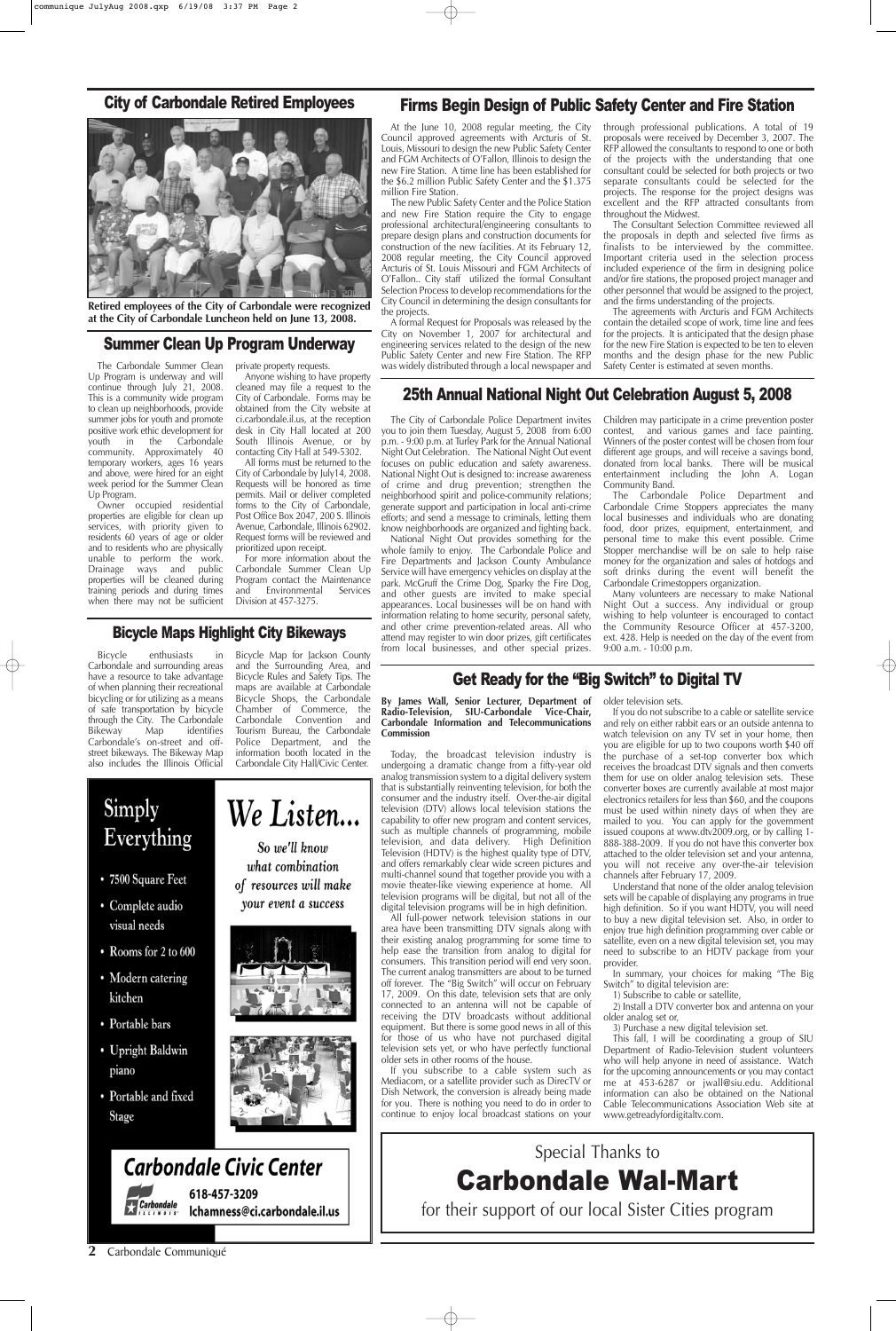Commissioners will conduct a written examination for the position of Carbondale Police Officer at 8:00 a.m. on Monday, September 15, 2008, in the Civic Center, 200 South Illinois Avenue, Carbondale. A Physical Fitness Assessment will begin at 3:00 p.m. for candidates who pass the written examination.

The Board of Fire and Police the required education in accordance with the Governing Rules of the Board of Fire and Police Commissioners.

To be eligible to take the exam, applicants must be citizens of the United States, possess a valid drivers license, have no felony or certain misdemeanor convictions, and be 20 years of age. Applicants must possess 60 semester hours in education from an accredited college or university, except that applicants who have graduated from a law enforcement training academy accredited or approved by the Illinois Law Enforcement Training and Standards Board and who have experience as a regular, fulltime police officer (at least 37+ hours per week) may substitute such experience and training for

additional practice test items.<br>Applications and Applications and preemployment agreements must be on file in the City Clerk's Office by 5:00 p.m. on Friday, August 29, 2008. Applications are available at the City Clerk's Office, 200 S. Illinois Avenue, by calling 618-457-<br>3281, by e-mailing e-mailing jgarrett@ci.carbondale.il.us or by printing the application, preemployment agreement and information from the City of Carbondale's website at www.ci.carbondale.il.us

An OPTIONAL Candidate Tutorial Session will be held on Monday, September 8, at 6:30 p.m. in the Carbondale Civic Center. A practice test will be administered which will be scored on-site. Each candidate attending the tutorial session will be given a study guide to take home; this study guide includes

• The City will waive all applicable building permit fees required in the improvement of the house.

### Single Family Housing Conversion Program Funds Available

The City of Carbondale has long held as one of its goals to strengthen and promote neighborhood living. The City provides several programs including the Mandatory Rental Inspection Program, housing rehabilitation grant programs, first time home buyers low interest loan programs, grants for new owner occupied houses and grants for new owner occupied housing subdivisions. The City's Building and Neighborhood Services Division aggressively enforces the family occupancy ordinance in low density residential zoning districts. The preservation and stabilization of residential neighborhoods along with ensuring that the housing stock in the community is maintained is a priority of the City of Carbondale. The City of Carbondale Fiscal Year 2009 Budget includes funding for the Single Family Housing Conversion Program. This program, which was approved by the Carbondale City Council at its regular meeting on October 16, 2007, is designed to assist home buyers in the purchase and rehabilitation of single family houses that have

been in the rental market, and the conversion of those houses to the owner occupied category. The main elements of the program are:

family house that has been a rental house in excess of two years at the time of purchase.

• A covenant would be placed on the property

• A \$5,000 grant to the home buver of a single



that would require that the house remain occupied by the owner of record for a minimum of 10 years.

• Single family residential houses in all residential zoning districts within the corporate limits of the City of Carbondale qualify for the program.

For more information about the City of Carbondale Single Family Housing Conversion Program, and the other housing programs offered through the City of Carbondale, contact Khristina Vaughn, Housing Program Administrator at 457-3235.

### Carbondale Announced New Police Initiatives

The City of Carbondale announced June 12, 2008 a new community policing initiative and a new interactive website, www.carbondalepolice.com.

> • The Ryan Livingston homicide occurred on July 12, 2006. Ryan Livingston was stabbed to death on West Walnut Street in Carbondale. The reward now stands at \$16,000 for information leading to an arrest and conviction of those responsible for his death.

This new website offers the Carbondale community an opportunity to learn more about its Police Department. The site provides information about and access to services provided by the City of Carbondale Police Department. The website features information on programs such as Child Passenger Safety, Citizens Police Academy, Student Police Academy, DARE, GREAT, Neighborhood Watch, Personal Safety for Women, the Ride Along Program, Police and Children Together (PACT) Camp, and Serious Habitual Offender Comprehensive Action Program (SHOCAP). Residents can access many of the forms for services or programs such as Bicycle Registration, Dog Licenses, House Watch,<br>Commendation/ Complaints, Ride Along Commendation/ Complaints,<br>Application and Citizens Citizens Police Academy Application forms. This information can be downloaded and printed from the convenience of your computer, instead of making a trip to the Carbondale Police Department.

The interactive website also features a Kids Corner. Parents and children can learn more about ways to stay safe on the internet and find links to additional educational resources. There are also links to Danger Rangers and NetSmartz Kids sites where children can play games.

There is also a feature named "Press Center". The Press Center contains information about current events, crime prevention tips and current press releases from the Carbondale Police Department.

The benefits of this site are also extended to the Carbondale Crime Stoppers Program. If citizens have information about a crime, they can now report it online. Information or TIPS about crimes in Carbondale can now be submitted anonymously and at any time online. "Tipsters" will receive a unique code for each tip submitted. It is recommended that the "tipster" follow-up their online tip by calling the Crime Stoppers line at 549-2677 (COPS) Monday through Friday from 8:00 A.M. to 4:00 P.M. The Crime Stoppers Coordinator may have additional questions which can help lead your tip to an arrest and possibly a cash reward.

The City of Carbondale also announced a new initiative designed to obtain information about four unsolved homicides. The City encourages citizens to assist the Police Department in solving serious crimes in our community. The Police Department is currently investigating four (4) unsolved homicides which occurred in Carbondale over the last 16 years. In most of these cases, there may be someone who has valuable information which may solve a case. The City of Carbondale believes it is important to provide a means for that person to provide that key piece of information.

The City has established a \$5,000 minimum reward for each unsolved homicide case within the City. The reward money will be paid when information provided leads to an arrest and conviction in the homicide case. Hopefully, this reward money, when added to existing rewards, will encourage individuals who have key information toward solving these crimes, to contact the Police Department, and provide that information.

The families of the victims of these crimes still agonize over the loss of their loved ones. They cannot rest until someone is brought to justice in these cases and the City of Carbondale and its Police Department are determined to bring justice to these families.

The current unsolved homicide cases are:

• The Pyramid Apartments Fire which occurred on December 6, 1992 where five SIUC students died as a result of arson. The reward now stands at \$6,000 for information leading to an arrest and conviction of those responsible for setting the fire.

• The Connie Cole-Holmes homicide occurred on June 6, 1996. Connie Cole-Holmes was found murdered in her home in southeast Carbondale. The reward now stands at \$10,000 for information leading to an arrest and conviction of those responsible for her death.

• Falon Taylor was murdered in northeast Carbondale on January 6, 2007. The reward now stands at \$6,000 for information leading to an arrest and conviction of those responsible for her death.

Help us solve these crimes and bring the person or persons responsible to justice. If you have information concerning these cases, call Crime Stoppers at 549-COPS (549-2677) or go online to www.carbondalepolice.com and report it on the Online Crime Stoppers form.



**During attendance at his last City Council Meeting as City Manager, Jeffrey W. Doherty was honored by the City Council with a resolution acknowledging his outstanding career in the Manager's Office, and the total of 32 years he worked for the City. Mr. Doherty was also presented with a framed picture of the City's landmarks by Mayor Brad Cole. Mr. Doherty was the longest serving City Manager of the City of Carbondale, with 16 years, upon his retirement on June 30, 2008.**

**Pictured is the Veterans Memorial Plaza in downtown Carbondale where the annual Veterans Day and Flag Day ceremonies are held. Inscribed into the stone work are the words "They gave their today for our tomorrow" and the names of hundreds of Carbondale veterans who lost their lives during all of the foreign wars to date.** 

### Police Officer Exam September 15, 2008

## Eurma C. Hayes Child Care Center

If you live or work in Carbondale... Consider the Eurma C. Hayes Child Care Center when you are looking for quality child care.

### NOW ENROLLING

Head Start Collaboration Site • State Licensed/Municipally Owned & Operated Open Year Round - 7:30 a.m. to 5:30 p.m weekdays. Serving infants six weeks to children 12 years of age. For more information or to enroll a child call 457-3302 or visit 441 East Willow Street, Carbondale, Illinois.

#### "An Educational & Nurturing Environment"

Carbondale Communiqué **3**



Effective with bills received after July 1, 2008, the City's Residential Curbside Refuse Pick-up monthly rates will increase from \$7.25 to \$8.00. In addition, the Recycling Fee that is included on all Carbondale monthly water bills will increase from

#### \$1.25 to \$1.50.

The refuse and recycling rate increases are necessary to provide ongoing services due to increasing operating costs and the need for new capital equipment.

# Haven't You Heard...